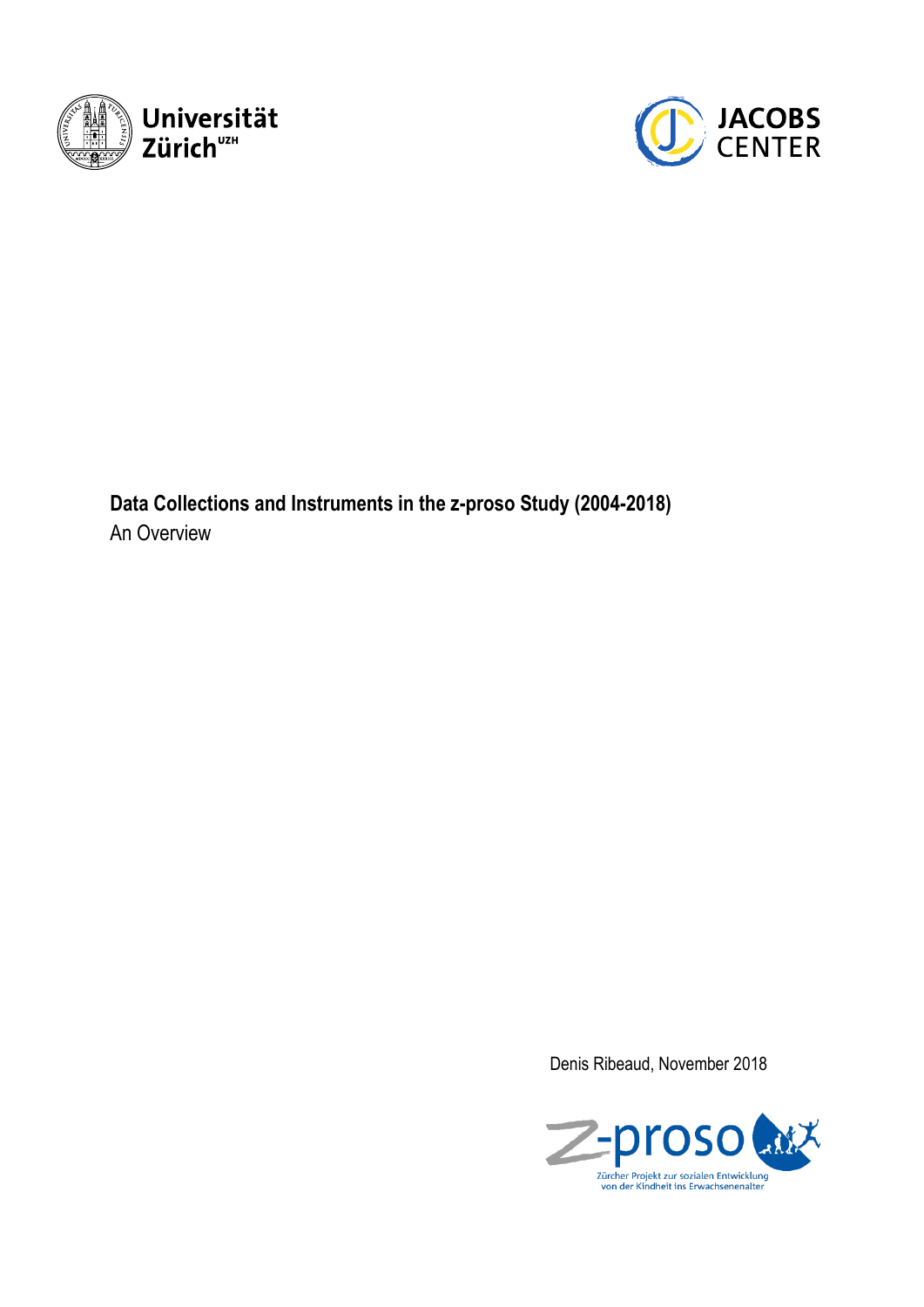# **Project Phases & Data Collections**

| <b>Consent</b><br><b>Phase</b> | Type of<br><b>Consent</b>              | <b>Assessment</b><br>(VarPrefix) | Type of<br><b>Assessment</b>                                | Age of<br>the Child<br>(Mean) | Date of As-<br>sessment (Me-<br>dian) | Number of<br><b>Participants</b> |
|--------------------------------|----------------------------------------|----------------------------------|-------------------------------------------------------------|-------------------------------|---------------------------------------|----------------------------------|
| Phase 1                        | • Parents<br>active                    | Caregiver_1<br>(P1)              | Computer-aided personal<br>interview at home                | 7.0                           | 10/11/2004                            | 1230                             |
|                                |                                        | Child 1<br>(K1)                  | Computer-aided personal<br>interview at school              | 7.5                           | 03/22/2005                            | 1359                             |
|                                |                                        | Teacher_1.1<br>(T1.1)            | Postal survey                                               | 7.6                           | 03/29/2005                            | 1349                             |
|                                |                                        | Parents <sub>2</sub><br>(P2)     | Computer-aided personal<br>interview at home                | 7.9                           | 09/15/2005                            | 1191                             |
|                                |                                        | Child_2<br>(K2)                  | Computer-aided personal<br>interview at school              | 8.1                           | 11/16/2005                            | 1334                             |
|                                |                                        | Teacher_2.1<br>(T2.1)            | Postal survey                                               | 8.2                           | 01/04/2006                            | 1343                             |
|                                |                                        | Parents_3<br>(P3)                | Computer-aided personal<br>interview at home                | 8.9                           | 09/13/2006                            | 1181                             |
|                                |                                        | Child_3<br>(K3)                  | Computer-aided personal<br>interview at school              | 9.1                           | 11/15/2006                            | 1322                             |
|                                |                                        | Teacher_3.1<br>(T3.1)            | Postal survey                                               | 9.2                           | 12/27/2006                            | 1284                             |
|                                |                                        | Teacher_4.1<br>(T4.1)            | Postal survey                                               | 10.7                          | 06/13/2008                            | 1269                             |
| <b>Phase 2</b>                 | • Parents<br>active                    | Parents_4<br>(P4)                | Computer-aided personal<br>interview at home                | 11.0                          | 09/30/2008                            | 1073                             |
|                                |                                        | Child 4<br>(K4)                  | Paper-and-pencil survey<br>at school                        | 11.3                          | 02/02/2009                            | 1147                             |
|                                |                                        | Teacher_4.2<br>(T4.2)            | Postal survey                                               | 11.6                          | 05/07/2009                            | 1064                             |
|                                |                                        | Teacher_4.3<br>(T4.3)            | Postal survey                                               | 12.6                          | 05/24/2010                            | 977                              |
| Phase 3                        | • Youths<br>active                     | Youth_5<br>(K5)                  | Paper-and-pencil survey<br>at school                        | 13.7                          | 06/21/2011                            | 1365                             |
|                                | <b>Parents</b><br>$\bullet$<br>passive | Teacher 5.1<br>(T5.1)            | Postal survey                                               | 13.9                          | 08/31/2011                            | 1266                             |
|                                |                                        | Youth_6<br>(K6)                  | Paper-and-pencil survey<br>at school                        | 15.4                          | 03/27/2013                            | 1446                             |
|                                |                                        | Teacher 6.1<br>(T6.1)            | Postal survey                                               | 15.7                          | 05/24/2013                            | 1288                             |
| Phase 4                        | • Youths<br>active                     | Youth_7<br>(K7)                  | Paper-and-pencil survey<br>at school                        | 17.4                          | 03/28/2015                            | 1306                             |
|                                |                                        | Teacher_7.1<br>(T7.1)            | Postal survey                                               | 17.7                          | 06/01/2015                            | 929                              |
|                                |                                        | VocTrainer_7.1<br>(VT7.1)        | Postal survey                                               | 17.7                          | 06/15/2015                            | 624                              |
| Phase 5                        | Young<br>adults<br>active              | YoungAdult_8<br>(K8)             | Computer-aided self-ad-<br>ministered lab-based sur-<br>vey | 20.6                          | 02/05/2018                            | 1180                             |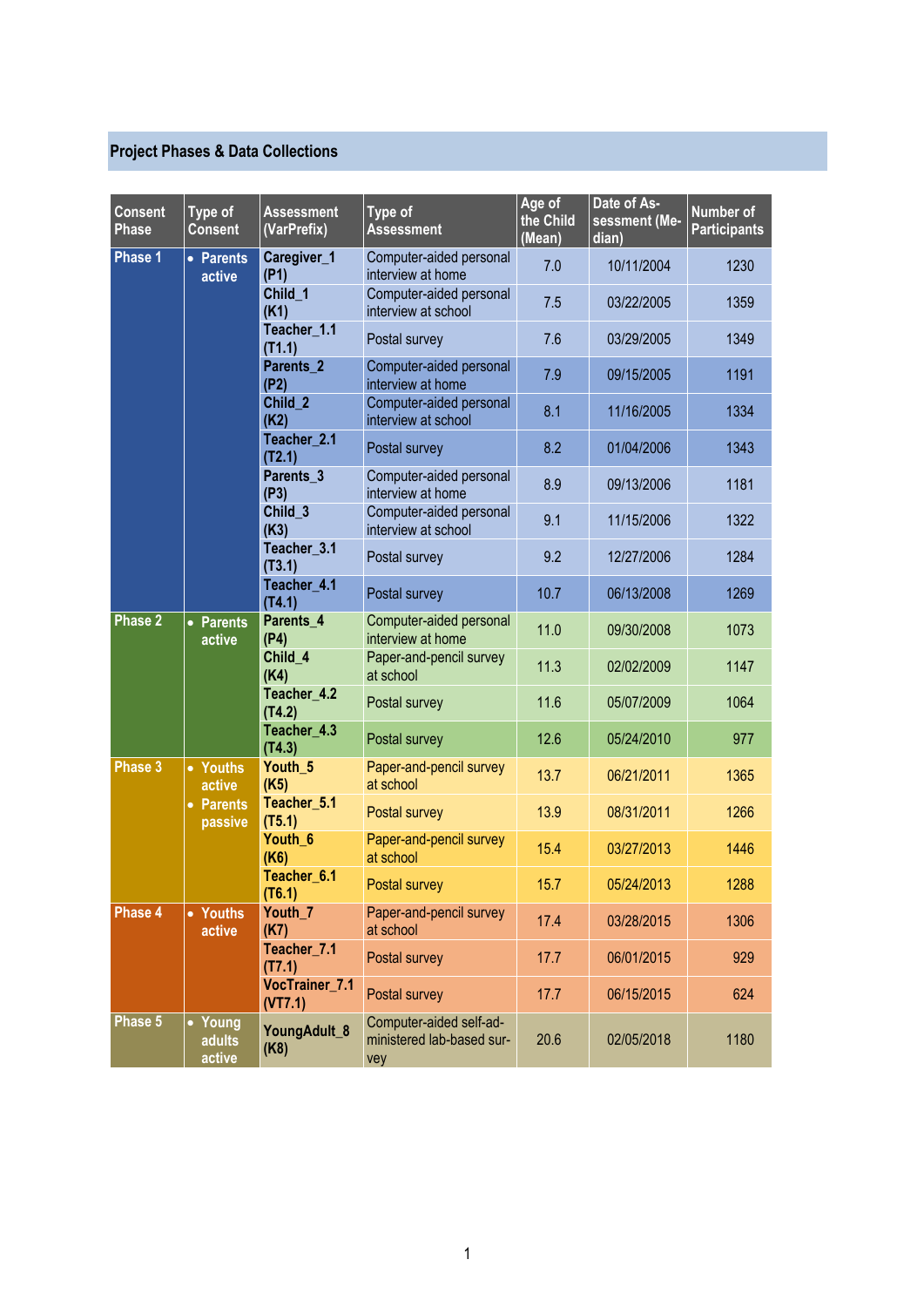## **Parent Survey 1 (P1)**

| Page             | <b>Scale/Domain</b>                                                                                                                                                                                            |
|------------------|----------------------------------------------------------------------------------------------------------------------------------------------------------------------------------------------------------------|
|                  | 2-7 Household structure (Age/gender of HH members, relationship with target child and interviewee)                                                                                                             |
| $8-9$            | Neighbourhood cohesion                                                                                                                                                                                         |
|                  | 10 Parenting values                                                                                                                                                                                            |
|                  | 10 Family climate                                                                                                                                                                                              |
|                  | 11-12 Parenting scale ("Alabama Parenting Questionnaire", APQ)                                                                                                                                                 |
|                  | 12 Handicaps & developmental disorders of the child                                                                                                                                                            |
|                  | 13-14 Perinatal problems (Birth complications, maternal substance abuse, etc.)                                                                                                                                 |
|                  | 15 Child's leisure activities (incl. media use)                                                                                                                                                                |
| $16 - 17$        | Child behaviour (Prosocial behaviour, ADHD, depressiveness, ODD, non-aggressive conduct disorder, ag-<br>gression; "Social Behavior Questionnaire"-SBQ)                                                        |
| 18-19            | Sociodemographic questions related to the mother/female caregiver (marital-/ birth-/ residential status, educa-<br>tion, occupation, etc.)                                                                     |
| $20 - 21$        | Sociodemographic questions related to the father/male caregiver (marital-/ birth-/ residential status, education,<br>occupation, etc.)                                                                         |
|                  | 22 Household income                                                                                                                                                                                            |
|                  | 22-23 Sociodemographic questions related to biological parents, not living in the same HH as the target child                                                                                                  |
|                  | 24-25 Instructions for the 'Event-History Calendar' (EHC)                                                                                                                                                      |
|                  | EHC1 Place(s) of residence                                                                                                                                                                                     |
| EHC <sub>2</sub> | Household members (moves-in, moves-out, births, deaths)                                                                                                                                                        |
|                  | EHC3 External supervision                                                                                                                                                                                      |
| EHC4             | Life events (Family conflicts, maternal depression, illnesses, unemployment, victimization, contact with prose-<br>cution authorities, hospitalization in mental institutions and incarcerations of HH members |
|                  | EHC5 Phases of behavioural problems of the target child                                                                                                                                                        |
| EHC <sub>6</sub> | Counselling and treatment in case of behavioural problems of the target child                                                                                                                                  |

*Note:* Page numbers refer to the German print version of the questionnaire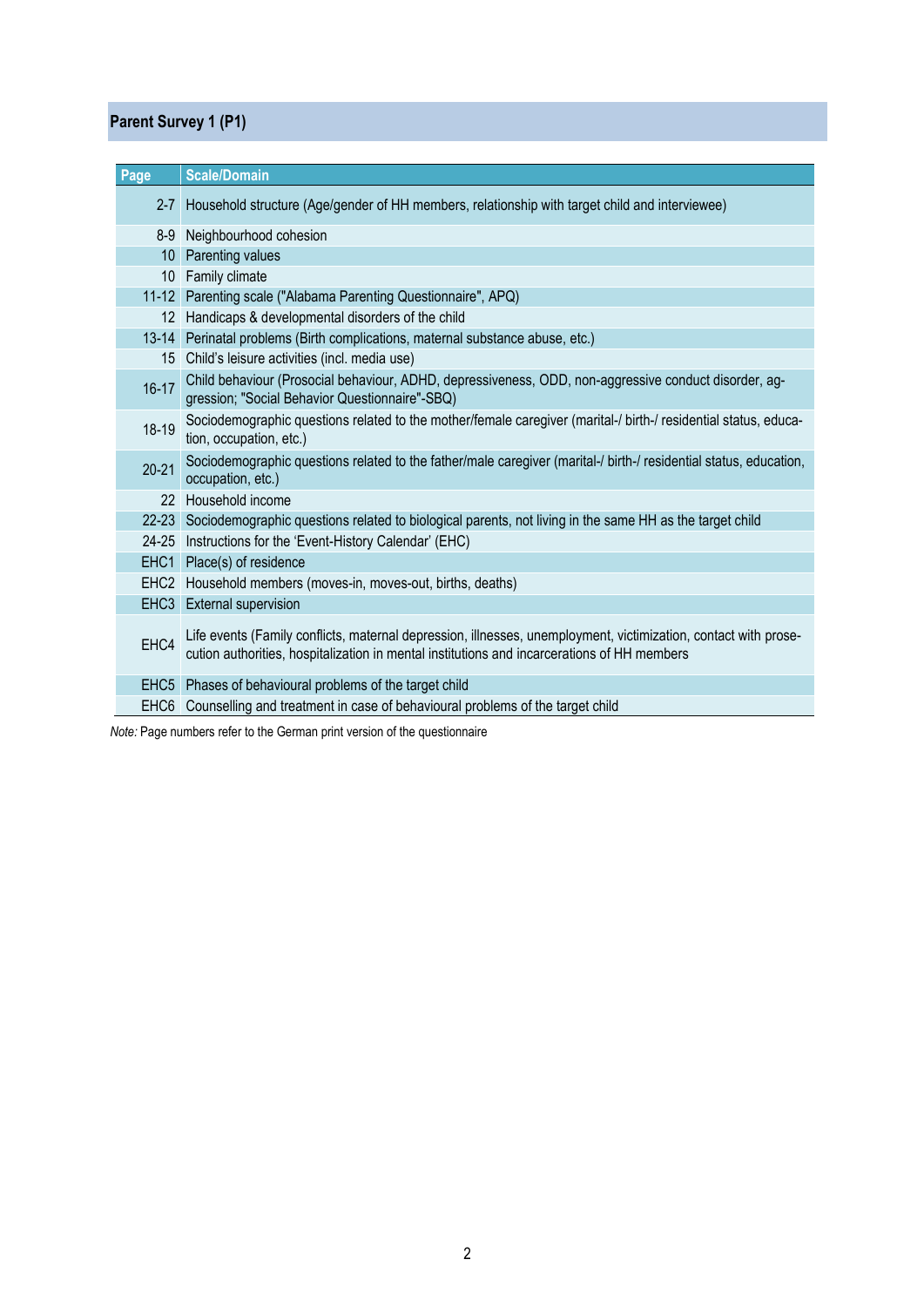### **Parent Survey 2 (P2)**

| Page      | <b>Scale/Domain</b>                                                                                                             |
|-----------|---------------------------------------------------------------------------------------------------------------------------------|
|           | 2-4 School-related scales for the parents                                                                                       |
|           | 4-8 Use of parent trainings and other further education for parents                                                             |
|           | 9 Family climate                                                                                                                |
|           | 9 Dyadic Adjustment Scale (DAS-7)                                                                                               |
|           | 10 Parent Problem Checklist (PPCL)                                                                                              |
|           | 11-12 Parenting scale ("Alabama Parenting Questionnaire", APQ)                                                                  |
|           | 13 Maternal Depression ("General Health Questionnaire", GHQ-12)                                                                 |
|           | 14 Maternal self-control and moral emotions (shame & guilt)                                                                     |
|           | 15 General Trust Scale                                                                                                          |
| $15 - 16$ | Child behaviour (Prosocial behaviour, ODD, non-aggressive conduct disorder, aggression; "Social Behavior<br>Questionnaire"-SBQ) |
|           | 16 Social Desirability Scale                                                                                                    |
|           | 17-18 Sibling's relationship with the target child; aggressive behaviour of siblings                                            |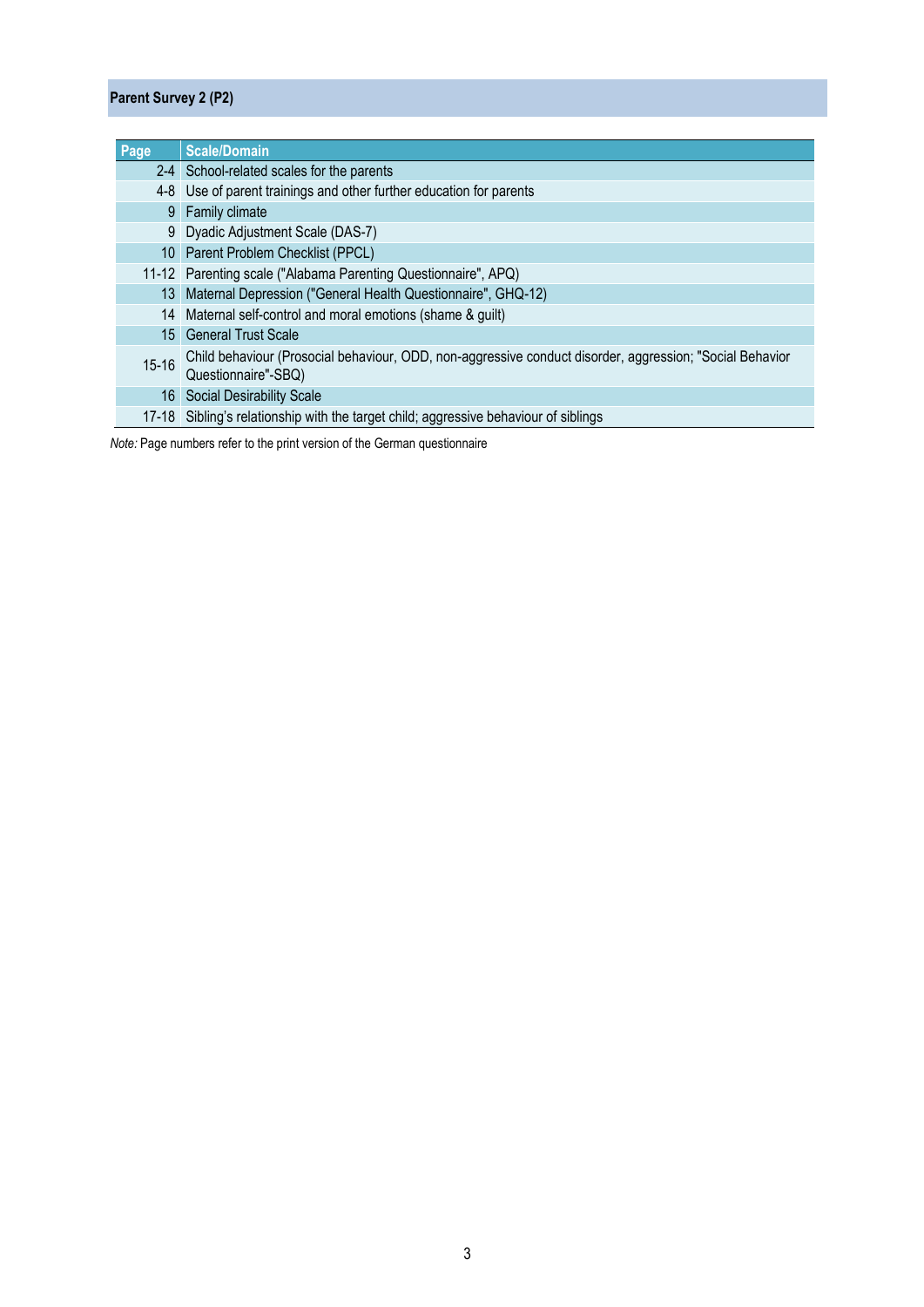### **Parent Survey 3 (P3)**

| Page              | <b>Scale/Domain</b>                                                                                                                                     |
|-------------------|---------------------------------------------------------------------------------------------------------------------------------------------------------|
| 2                 | ID-check & start of Event-History Calendar (EHC)                                                                                                        |
| EHC <sub>1</sub>  | Place(s) of residence                                                                                                                                   |
| EHC <sub>2</sub>  | Household members (moves-in, moves-out, births, deaths)                                                                                                 |
|                   | EHC3 External child care                                                                                                                                |
| EHC4              | Relationship with separated parent                                                                                                                      |
|                   | EHC5 Parental occupational status and profession                                                                                                        |
|                   | EHC6 Leisure activities of the target child                                                                                                             |
|                   | EHC7 Friends of the target child                                                                                                                        |
| EHC <sub>8</sub>  | Illnesses and accidents of HH members                                                                                                                   |
|                   | EHC9 Important positive/ negative life events                                                                                                           |
| EHC <sub>10</sub> | General well-being of the target child and the mother                                                                                                   |
| EHC <sub>11</sub> | Counselling & treatment of behavioural problems of the target child                                                                                     |
| 3                 | Family climate                                                                                                                                          |
|                   | 4-5 Alabama Parenting Questionnaire (APQ)                                                                                                               |
| 6                 | Media use                                                                                                                                               |
| $7 - 8$           | Child behaviour (Prosocial behaviour, ADHD, depressiveness, ODD, non-aggressive conduct disorder, ag-<br>gression; "Social Behavior Questionnaire"-SBQ) |
| $9 - 11$          | Childhood of the mother (Place/country, family structure and climate, education, well-being)                                                            |
|                   | 12-13 Maternal migration history and migration motives                                                                                                  |
| 14                | Problems encountered as a migrant                                                                                                                       |
|                   | 15 Acculturation scale                                                                                                                                  |
| 16                | Friendships of the parents                                                                                                                              |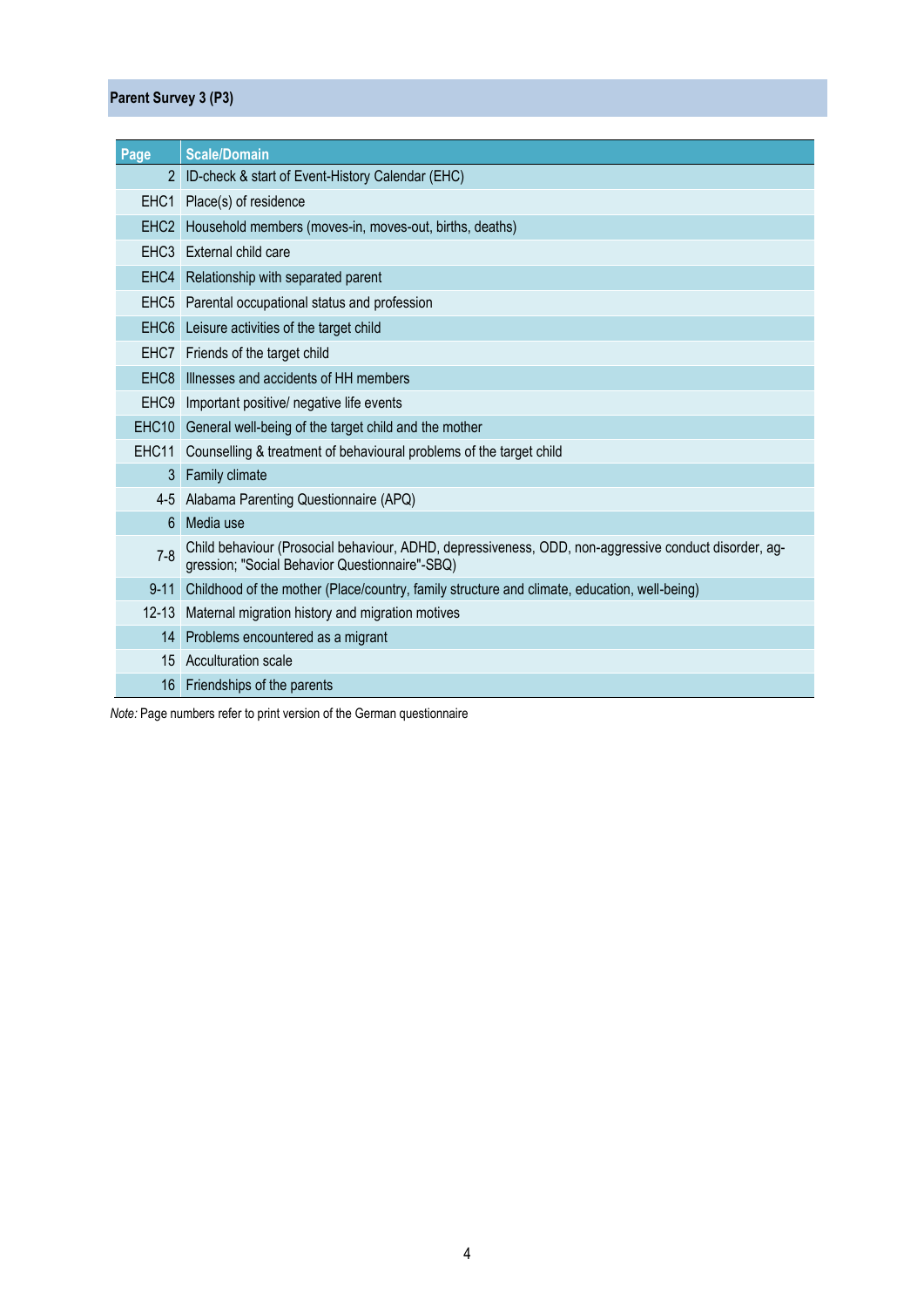#### **Parent Survey 4 (P4)**

| Page                 | <b>Scale/Domain</b>                                                                                                                                     |
|----------------------|---------------------------------------------------------------------------------------------------------------------------------------------------------|
| $\mathbf{2}^{\circ}$ | <b>ID-check</b>                                                                                                                                         |
| 3                    | Start of the Event-History Calendar (EHC)                                                                                                               |
| EHC <sub>1</sub>     | Place(s) of residence                                                                                                                                   |
| EHC <sub>2</sub>     | Household members (moves-in, moves-out, births, deaths)                                                                                                 |
| EHC <sub>3</sub>     | External child care                                                                                                                                     |
|                      | EHC4 Relationship with separated parent                                                                                                                 |
| EHC <sub>5</sub>     | Parental occupational status and profession                                                                                                             |
|                      | EHC6 Leisure activities of the target child                                                                                                             |
| EHC7                 | Friends of the target child                                                                                                                             |
|                      | EHC8 Illnesses and accidents of HH members                                                                                                              |
| EHC <sub>9</sub>     | Important positive/ negative life events                                                                                                                |
|                      | EHC10 General well-being of the target child and the mother                                                                                             |
| EHC11                | Counselling & treatment of behavioural problems of the target child                                                                                     |
|                      | 4 Family climate                                                                                                                                        |
|                      | 5-6 Alabama Parenting Questionnaire (APQ)                                                                                                               |
|                      | Morale appraisal of child's problem behaviour                                                                                                           |
| $8 - 9$              | Child behaviour (Prosocial behaviour, ADHD, depressiveness, ODD, non-aggressive conduct disorder, ag-<br>gression; "Social Behavior Questionnaire"-SBQ) |
|                      | 10 Problem behaviour of the target child (Delinquency & substance use)                                                                                  |
|                      | 10 Police contacts of the child (as an offender)                                                                                                        |
|                      | 11-13 School-related scales for parents                                                                                                                 |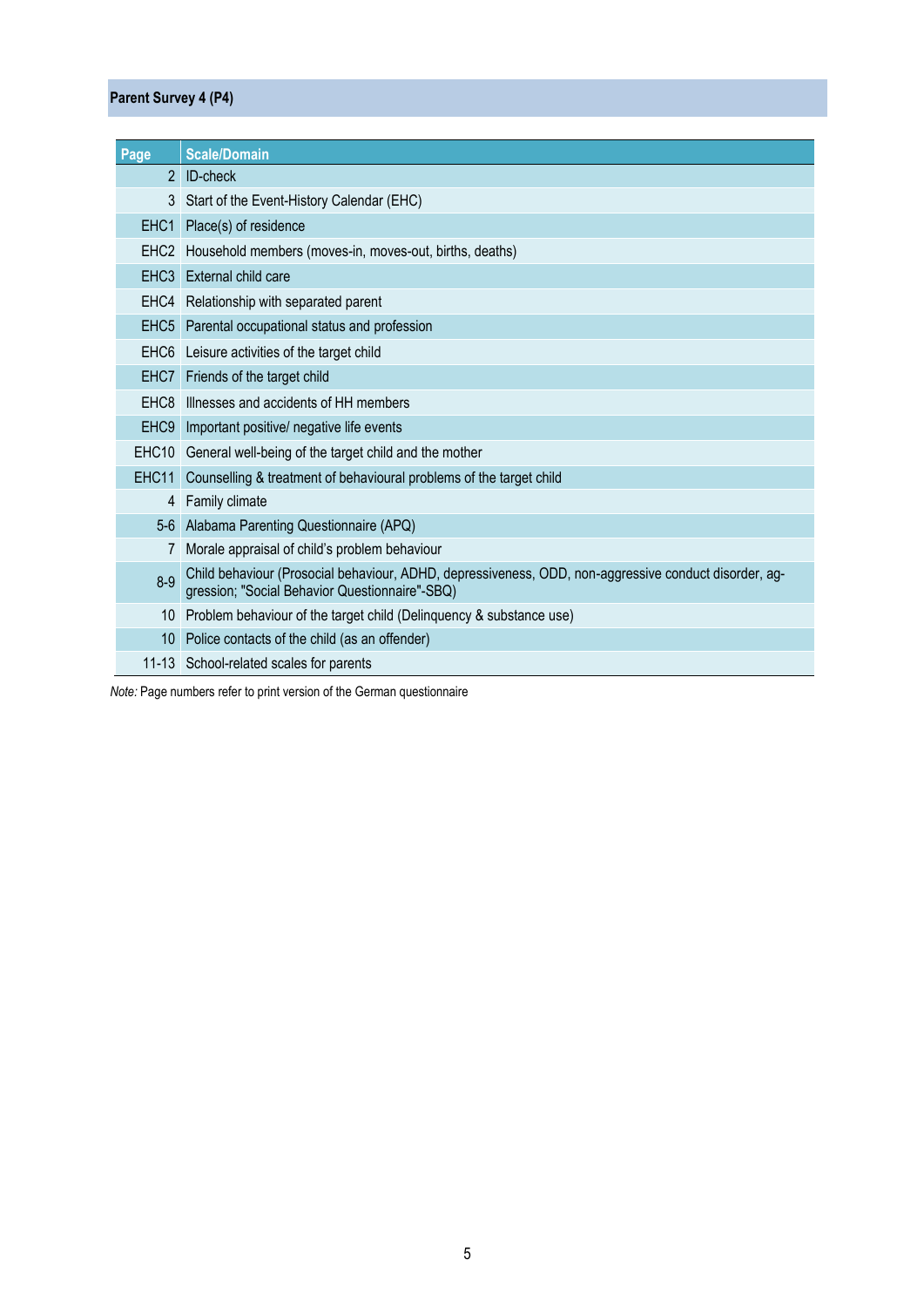#### **Child/Youth Survey 1 (K1)**

| Page  | <b>Scale/Domain</b>                                                                                                                                                                        |
|-------|--------------------------------------------------------------------------------------------------------------------------------------------------------------------------------------------|
|       | 1 Preferred activities at home, at school, and outside                                                                                                                                     |
|       | 2 Travel game - cardboard decision-making game to assess risk preferences                                                                                                                  |
|       | Social problem-solving - Assessment of conflict situations and conflict coping, based on illustrated situational<br>vignettes                                                              |
|       | Emotion recognition; Part 1: in faces; Part 2: in situational vignettes (Assessment of Children's Emotion Skills<br>$-$ ACES)                                                              |
| $5-6$ | Child behaviour (Prosocial behaviour, ADHD, depressiveness, ODD, non-aggressive conduct disorder, aggression; child-adapted multimedia version of the "Social Behavior Questionnaire"-SBQ) |
| 6.    | Coach game: Networks and popularity in the class                                                                                                                                           |
|       | Short assessment of the child by the interviewer, based on the child's behaviour during the survey                                                                                         |

*Note:* Page numbers refer to the "Instrument Summary"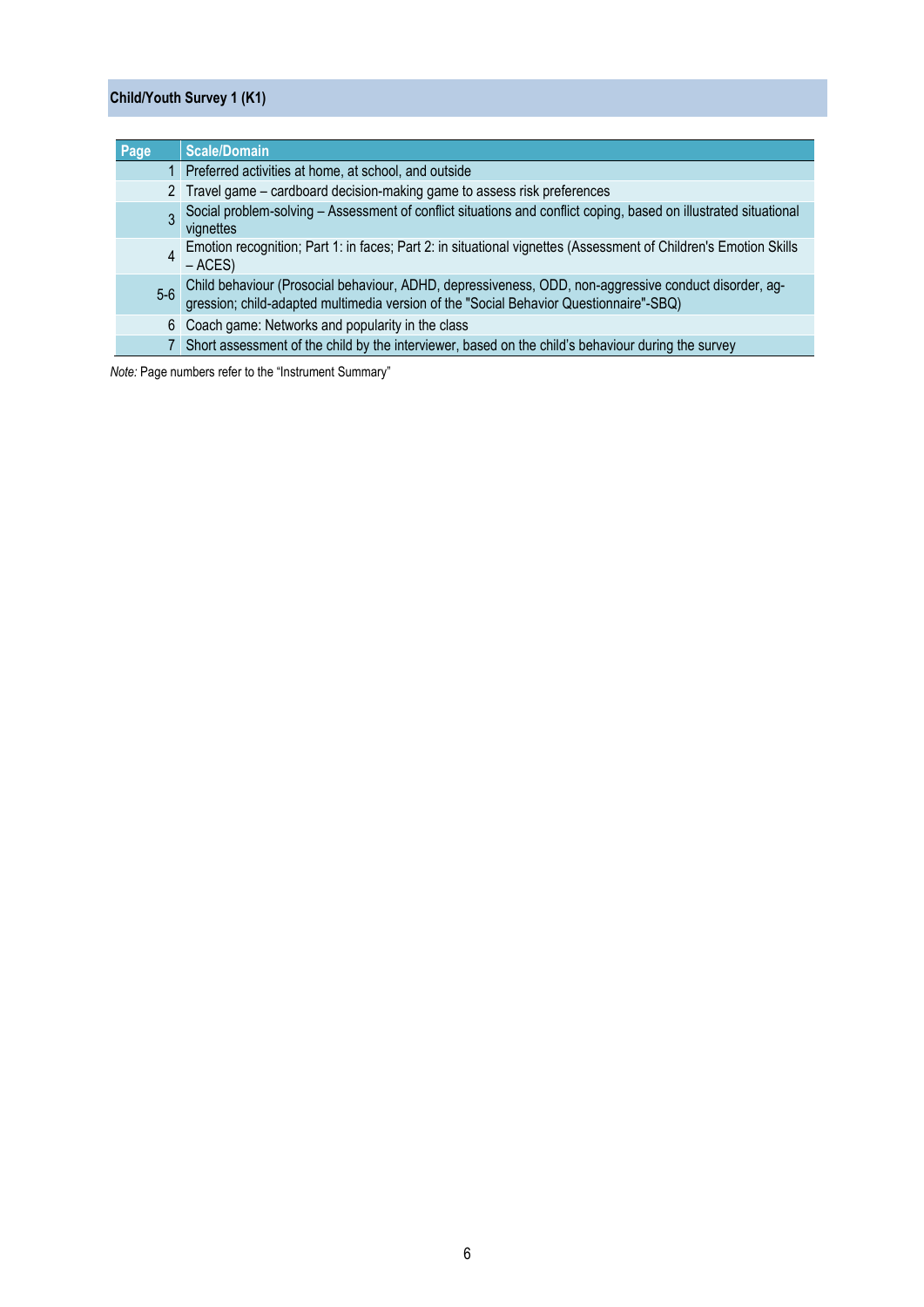#### **Child/Youth Survey 2 (K2)**

| Page | <b>Scale/Domain</b>                                                                                                                                                                        |
|------|--------------------------------------------------------------------------------------------------------------------------------------------------------------------------------------------|
|      | 1 School scale                                                                                                                                                                             |
|      | 2 Questions related to the prevention programme "PATHS/PFADE"                                                                                                                              |
|      | School bullying scale: Experiences with school-bullying from an observer's/victim's/perpetrator's perspective<br>using illustrated situation vignettes                                     |
|      | 4 Balloon Analogue Risk Task (BART): Simple computer game aimed at measuring risk taking                                                                                                   |
|      | 5 Moral Emotion Attribution: Recognition and appraisal of morale transgressions based on situational vignettes                                                                             |
|      | 6 Social desirability scale                                                                                                                                                                |
|      | "Draw-a-Line-Slowly": Measurement of impulsivity                                                                                                                                           |
|      | Child behaviour (Prosocial behaviour, ADHD, depressiveness, ODD, non-aggressive conduct disorder, aggression; child-adapted multimedia version of the "Social Behavior Questionnaire"-SBQ) |
| 9    | Trust Game: Each child appraises each other classmate if it would keep a promise. Based on this scores of individual trustworthiness and trustfulness can be derived.                      |
|      | 10 Short assessment of the child by the interviewer, based on the child's behaviour during the survey                                                                                      |

*Note:* Page numbers refer to the "Instrument Summary"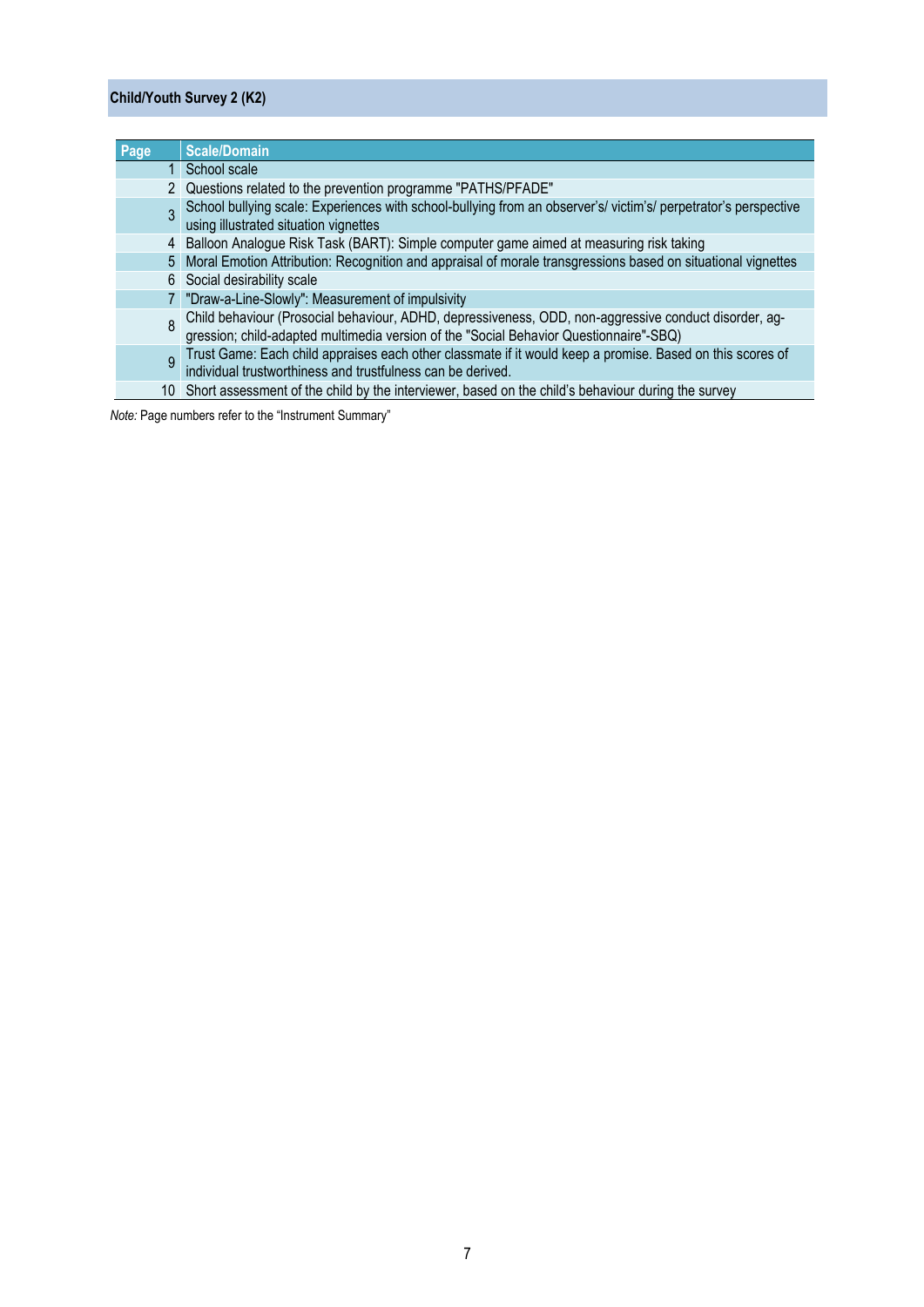#### **Child/Youth Survey 3 (K3)**

| Page           | <b>Scale/Domain</b>                                                                                                                                                                        |
|----------------|--------------------------------------------------------------------------------------------------------------------------------------------------------------------------------------------|
|                | 2 School scale: School bonding, relationship to the teacher and the classmates                                                                                                             |
| <sub>2</sub>   | Questions related to the best friend (duration of the relationship, gender, age, mother tongue, problem behav-<br>lour)                                                                    |
| $\overline{3}$ | Emotion recognition; Part 1: in faces; Part 2: in situational vignettes (Assessment of Children's Emotion Skills<br>$-$ ACES)                                                              |
|                | Social problem-solving - Assessment of conflict situations and conflict coping, based on illustrated situational<br>vignettes                                                              |
|                | 5 Parenting behaviour (derived from the APQ)                                                                                                                                               |
| 5              | Media use                                                                                                                                                                                  |
| 6.             | Self-control short scale                                                                                                                                                                   |
| $7 - 8$        | Child behaviour (Prosocial behaviour, ADHD, depressiveness, ODD, non-aggressive conduct disorder, aggression; child-adapted multimedia version of the "Social Behavior Questionnaire"-SBQ) |
| 8              | Morale appraisal of problem behaviour by the target child and (assumedly) by his/her friends                                                                                               |
| 9              | Short assessment of the child by the interviewer, based on the child's behaviour during the survey                                                                                         |

*Note:* Page numbers refer to the "Instrument Summary"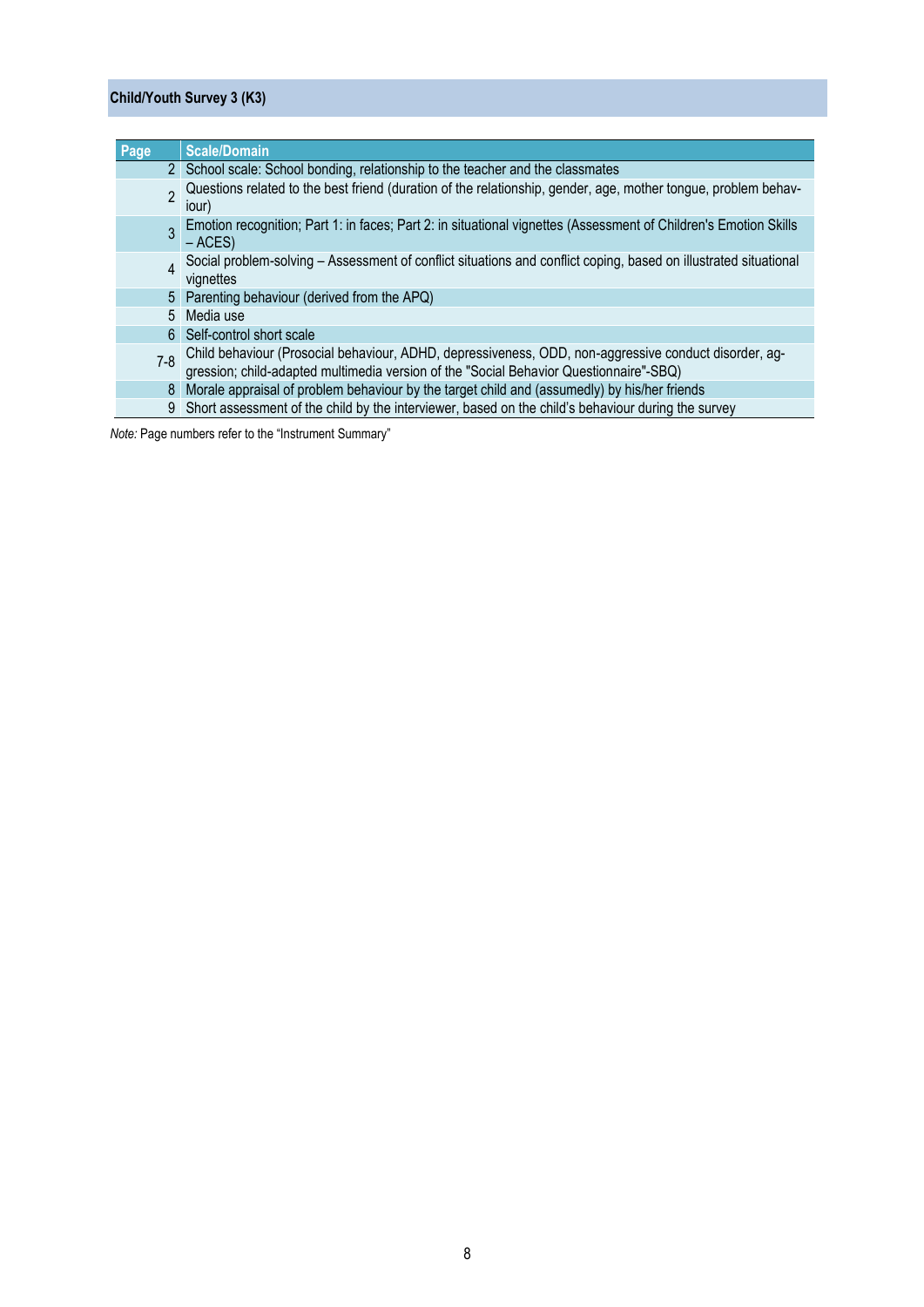#### **Child/Youth Survey 4 (K4)**

| Page           | <b>Scale/Domain</b>                                                                                          |
|----------------|--------------------------------------------------------------------------------------------------------------|
| $\mathbf{1}$   | Internalising and externalising social behaviour (abbreviated SBQ; classroom-based version using PPT slides) |
| $2 - 3$        | Delinquent decision-making - Situational vignette 1                                                          |
| $\overline{4}$ | Demographics - Individual level/physical constitution                                                        |
|                | 4-5 Sociodemographics - Household level/parents                                                              |
| 6              | Parenting style - General parenting behaviour (child version perspective, derived from the APQ)              |
| 6              | Parenting style – General parenting behaviour (child version perspective, derived from the APQ)              |
|                | Externalising social behaviour (Prosociality, aggression, oppositionality - youth version of the SBQ)        |
| 8              | Internalising social behaviour (Anxiety, depressivity - youth version of the SBQ)                            |
| 8              | Violence-Legitimizing Norms of Masculinity Scale                                                             |
| 8              | <b>Moral Neutralization Scale</b>                                                                            |
|                | 10-11 Aggressive decision-making - Situational vignette 2                                                    |
|                | 12 Serious Violent Victimization Scale                                                                       |
|                | 12 Bullying Victimisation Scale                                                                              |
|                | 12 Bullying Perpetration Scale                                                                               |
|                | 13 Substance use & delinquency                                                                               |
|                | 14 Circumstances of the most recently perpetrated physical assault                                           |
|                | 15 Police contacts as an offender                                                                            |
|                | 15 Self-Control & Social Desirability Scale                                                                  |
|                | 16 Conflict coping strategies                                                                                |
|                | 16 School scale (School bonding, relationship with teacher and classmates)                                   |
|                | 17-18 Media use (Duration, problematic contents)                                                             |
|                | 18 Leisure activities at home                                                                                |
|                | 18 Bedtimes                                                                                                  |
| 19             | Leisure activities outside the home                                                                          |
| 19             | Pocket money                                                                                                 |
| 20             | Best friends: Relationship & friends' problem behaviour                                                      |
|                | 21 Aggressive decision-making - Situational vignette 3                                                       |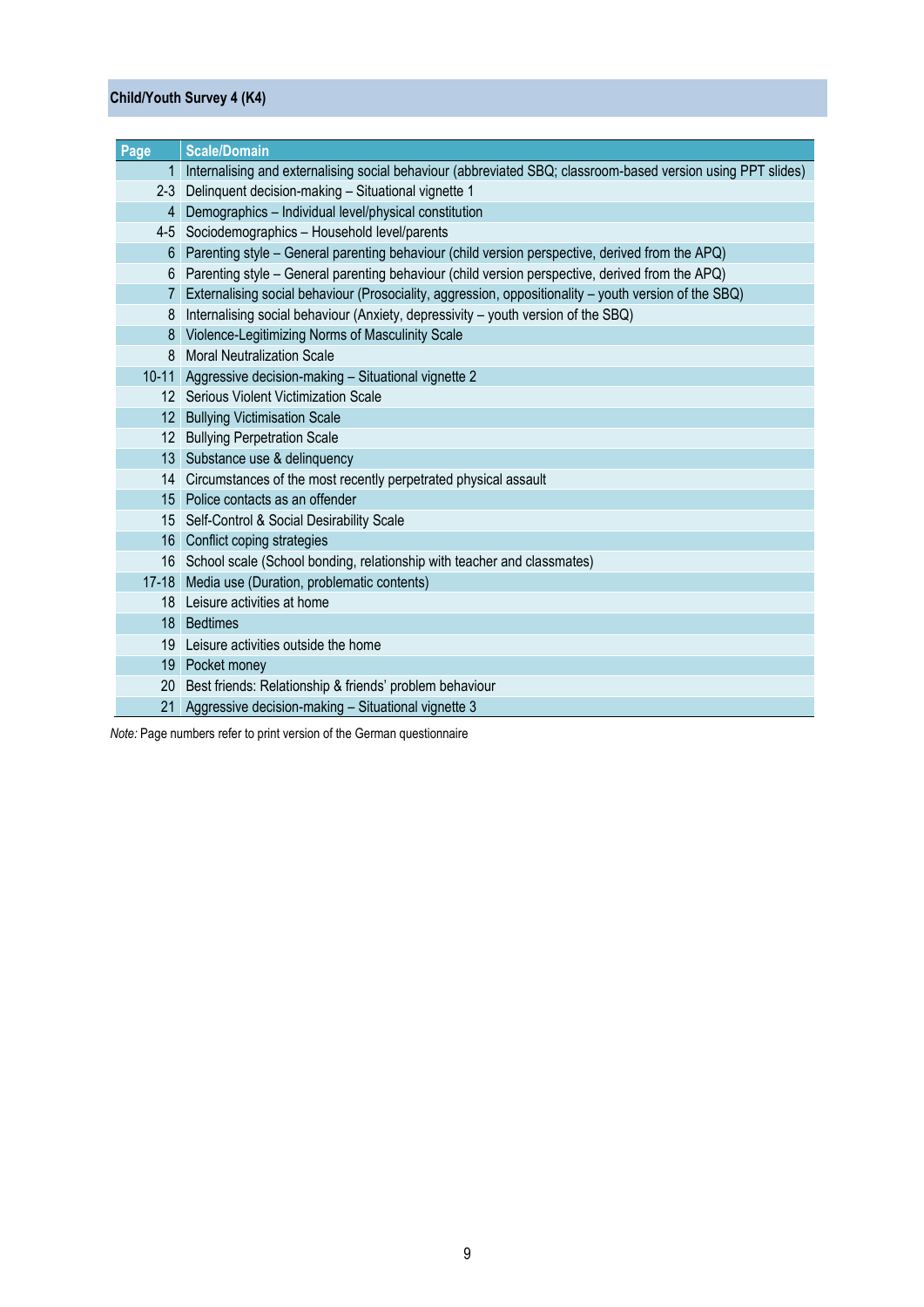#### **Child/Youth Survey 5 (K5)**

| Page            | <b>Scale/Domain</b>                                                                                           |
|-----------------|---------------------------------------------------------------------------------------------------------------|
| 1 <sup>1</sup>  | Demographics - Individual level/physical constitution                                                         |
|                 | 1-3 Sociodemographics - Household level/parents                                                               |
|                 | 4-5 Aggressive decision-making - Situational vignette 1                                                       |
| 6               | Parenting style - General parenting behaviour (child version perspective, derived from the APQ)               |
| 7 <sup>1</sup>  | Parenting style - General parenting behaviour (child version perspective, derived from the APQ)               |
| 7               | Resiliency - Social support (Adults, peers)                                                                   |
| 8               | <b>Moral Attitudes Scale</b>                                                                                  |
| 8               | Violence-Legitimizing Norms of Masculinity Scale                                                              |
| 8               | <b>Moral Neutralization Scale</b>                                                                             |
|                 | 9 Externalising social behaviour (Prosociality, ADHD, aggression, oppositionality – youth version of the SBQ) |
| 10 <sup>°</sup> | Internalising social behaviour (Anxiety, depressivity, self-harm - youth version of the SBQ)                  |
| 10              | <b>Perceived Social Exclusion Scale</b>                                                                       |
|                 | 10 Legal Cynicism Scale                                                                                       |
|                 | 11 Life Events Scale                                                                                          |
|                 | 13-14 Aggressive decision-making - Situational vignette 2                                                     |
|                 | 15 Pubertal Development Scale (abbreviated)                                                                   |
|                 | 16 Serious Violent Victimization Scale                                                                        |
|                 | 16 Bullying Victimisation Scale                                                                               |
|                 | 16 Bullying Perpetration Scale                                                                                |
|                 | 17 General Trust Scale                                                                                        |
|                 | 17 Substance use and related police contacts                                                                  |
|                 | 18 Delinquency and related police contacts                                                                    |
|                 | 19-20 Circumstances of the most recently perpetrated physical assault                                         |
|                 | 21-22 Police reaction on respondent's delinquency/problem behaviour                                           |
|                 | 23 Reaction of teacher/school on respondent's delinquency/problem behaviour                                   |
|                 | 24 Self-Control Scale (abbreviated)                                                                           |
|                 | 24 Guilt and Shame Scale                                                                                      |
|                 | 24 Conflict coping strategies                                                                                 |
|                 | 25 School scale (School bonding, relationship with teacher and classmates)                                    |
|                 | 26 Institutionalized psychosocial support                                                                     |
|                 | 27-28 Media use (Duration, problematic contents)                                                              |
|                 | 28 Leisure activities at home                                                                                 |
|                 | 28 Bedtimes                                                                                                   |
|                 | 28 Pocket money                                                                                               |
| $29 - 30$       | Leisure activities outside the home                                                                           |
| 30 <sup>°</sup> | Gang Membership Scale (Eurogang Scale)                                                                        |
| 31              | Best friends and romantic partner - relationship & problem behaviour of friends/romantic partner              |
|                 | 32-33 Aggressive decision-making - Situational vignette 3                                                     |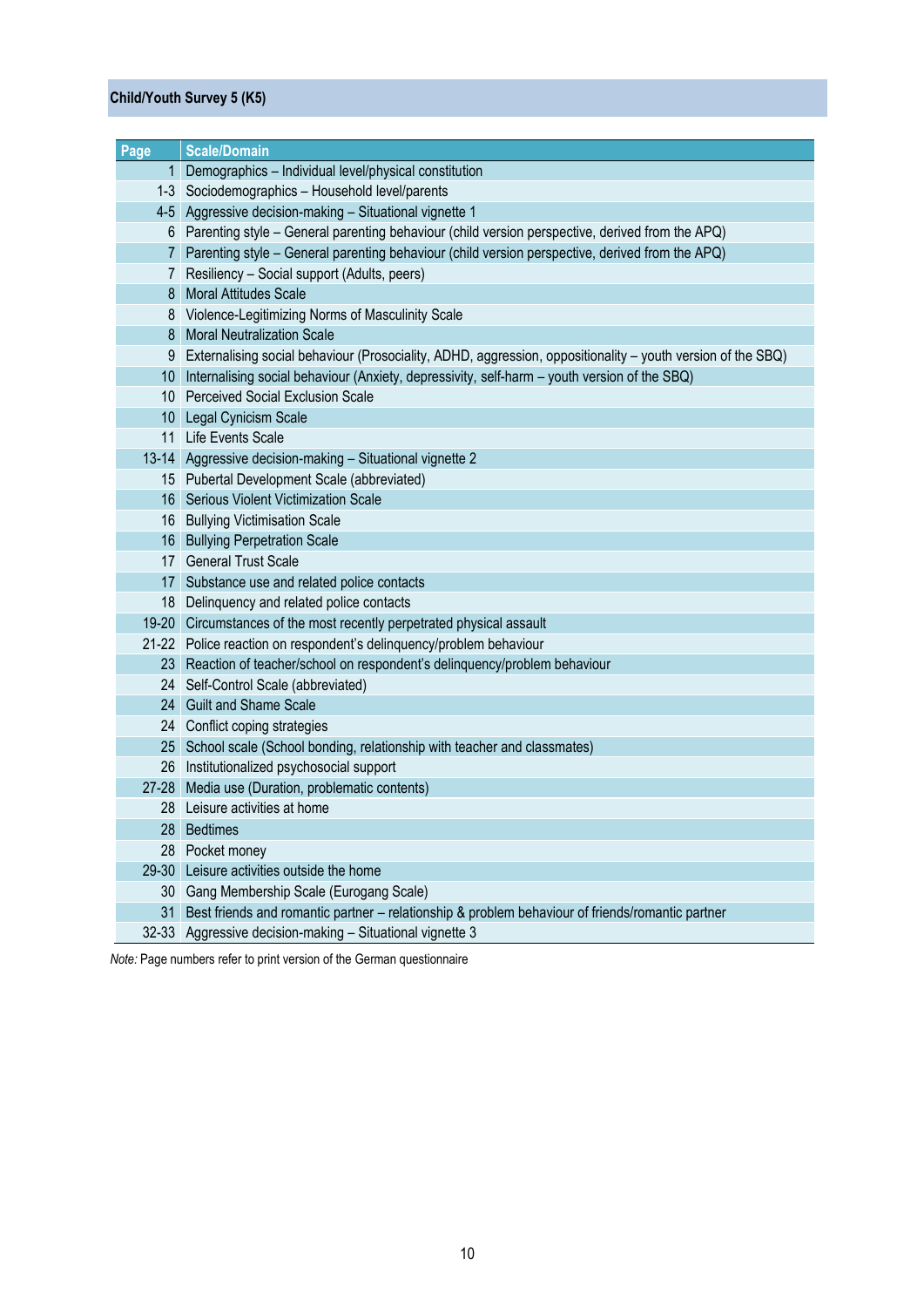#### **Child/Youth Survey 6 (K6)**

| Page         | <b>Scale/Domain</b>                                                                                         |
|--------------|-------------------------------------------------------------------------------------------------------------|
|              | 1 «Warm-up» questions: Most important event since last survey, general well-being                           |
| $\mathbf{1}$ | Demographics - Individual level/physical constitution                                                       |
| $2 - 3$      | Sociodemographics - Household level/parents                                                                 |
| 3            | Relationship with separated parent: Frequency and quality                                                   |
|              | 4-5 Aggressive decision-making - Situational vignette 1                                                     |
| 6            | Parenting style - General parenting behaviour (child version perspective, derived from the APQ)             |
|              | 7 Parenting style - General parenting behaviour (child version perspective, derived from the APQ)           |
|              | 7 Resiliency - Social support (Adults, peers)                                                               |
| 8            | <b>Moral Attitudes Scale</b>                                                                                |
|              | 8 Legitimation of Violence against Women Scale                                                              |
|              | 8 Violence-Legitimizing Norms of Masculinity Scale                                                          |
| 8            | <b>Moral Neutralization Scale</b>                                                                           |
| 9            | Externalising social behaviour (Prosociality, ADHD, aggression, oppositionality – youth version of the SBQ) |
| 10           | Internalising social behaviour (Anxiety, depressivity, self-harm - youth version of the SBQ)                |
|              | 10 Suicidal and homicidal ideations                                                                         |
|              | 10 Legal Cynicism Scale                                                                                     |
|              | 10 Police Legitimacy Scale                                                                                  |
|              | 11 Life Events Scale                                                                                        |
|              | 13-14 Aggressive decision-making - Situational vignette 2                                                   |
|              | 15 Pubertal Development Scale (abbreviated)                                                                 |
|              | 15 Self-assessed fighting ability and physical attractivity                                                 |
|              | 15 Permanent physical handicaps                                                                             |
| 16           | Serious Violent Victimization Scale                                                                         |
|              | 16 Bullying Victimisation Scale Scale                                                                       |
| 16           | <b>Bullying Perpetration Scale</b>                                                                          |
|              | 17 General Trust Scale                                                                                      |
|              | 17 Substance use and related police contacts                                                                |
|              | 18 Delinquency and related police contacts                                                                  |
|              | 19-20 Circumstances of the most recently perpetrated physical assault                                       |
|              | 21-22 Police reaction on respondent's delinquency/problem behaviour                                         |
|              | 23 Reaction of teacher/school on respondent's delinquency/problem behaviour                                 |
|              | 24 Self-Control Scale (abbreviated)                                                                         |
|              | 24 Guilt and Shame Scale<br>24 Self-Efficacy Scale (abbreviated)                                            |
|              | 24 Conflict coping strategies                                                                               |
|              | 25 School scale (School bonding, relationship with teacher and classmates)                                  |
| 26           | Institutionalized psychosocial support                                                                      |
| 27-28        | Media use (Duration, problematic contents)                                                                  |
|              | 28 Leisure activities at home                                                                               |
| 28           | <b>Bedtimes</b>                                                                                             |
| 28           | Pocket money                                                                                                |
|              | 29-30 Leisure activities outside the home                                                                   |
|              | 30 Gang Membership Scale (Eurogang Scale)                                                                   |
| 31           | Best friends and romantic partner - relationship & problem behaviour of friends/romantic partner            |
| $32 - 33$    | Aggressive decision-making - Situational vignette 3                                                         |
|              |                                                                                                             |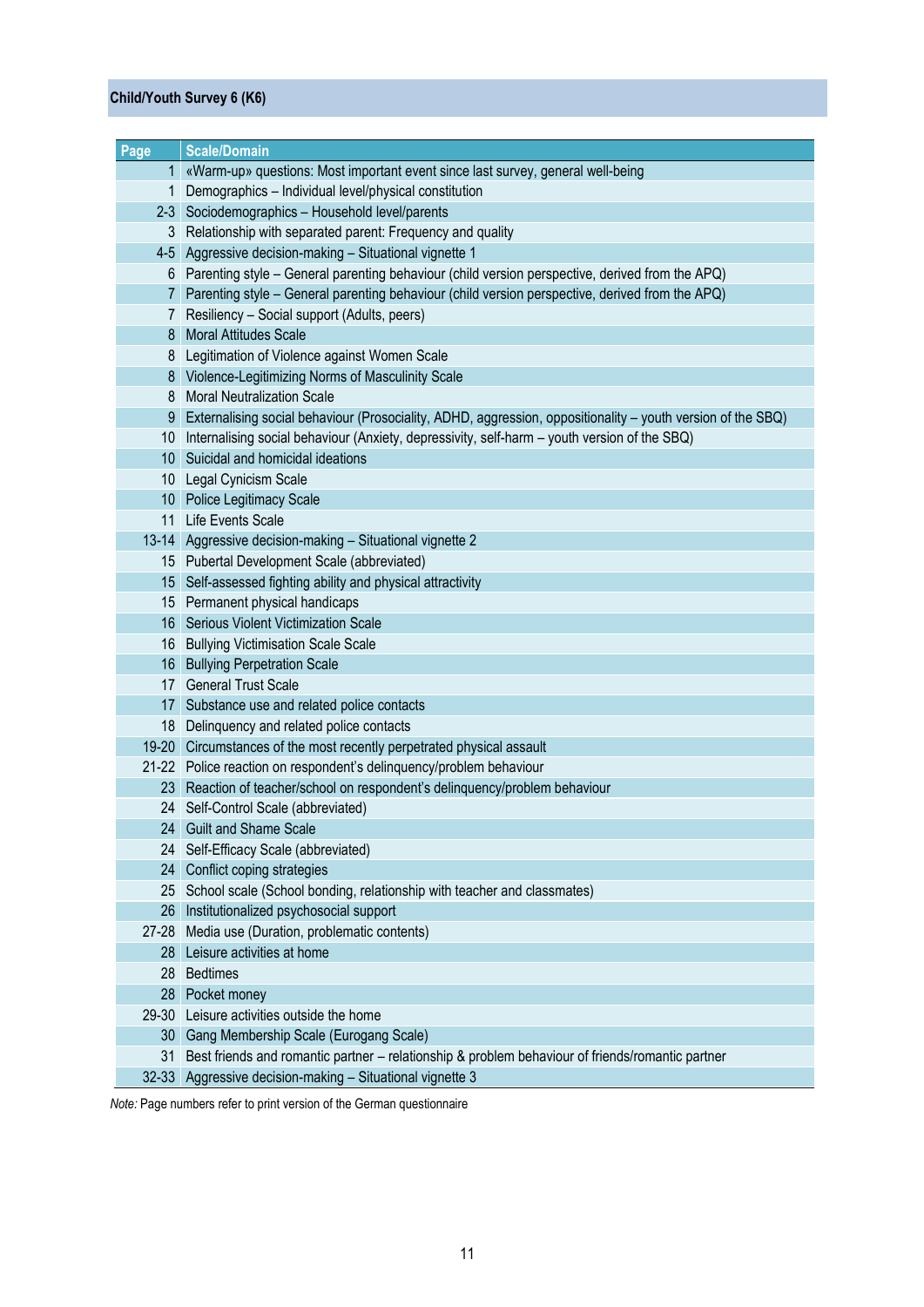#### **Child/Youth Survey 7 (K7)**

| Page            | <b>Scale/Domain</b>                                                                                         |
|-----------------|-------------------------------------------------------------------------------------------------------------|
|                 | 1 «Warm-up» questions: Most important event since last survey, general well-being                           |
| $\mathbf 1$     | Demographics - Individual level/physical constitution                                                       |
|                 | 1-3 Sociodemographics - Household level/parents (incl. move-out of parents home)                            |
| 4               | Aggressive decision-making - Situational vignette 1                                                         |
| 5               | Parenting style - General parenting behaviour (child version perspective, derived from the APQ)             |
| 6               | Parenting style - General parenting behaviour (child version perspective, derived from the APQ)             |
| 7 <sup>1</sup>  | Relationship with separated parent: Frequency and quality                                                   |
| 7               | Resiliency - Social support (Adults, peers)                                                                 |
| 8               | <b>Moral Attitudes Scale</b>                                                                                |
| 8               | Legitimation of Violence against Women Scale                                                                |
|                 | 8 Violence-Legitimizing Norms of Masculinity Scale                                                          |
| 8               | <b>Moral Neutralization Scale</b>                                                                           |
| 9               | Externalising social behaviour (Prosociality, ADHD, aggression, oppositionality – youth version of the SBQ) |
| 10              | Internalising social behaviour (Anxiety, depressivity, self-harm - youth version of the SBQ)                |
|                 | 10 Violent Ideations Scale (including suicidal and homicidal ideations)                                     |
| 11              | Legal Cynicism Scale                                                                                        |
|                 | 11 Police Legitimacy Scale                                                                                  |
|                 | 11 Violent Extremist Attitudes Scale                                                                        |
|                 | 11-12 Life Events Scale                                                                                     |
|                 | 13 Aggressive decision-making - Situational vignette 2                                                      |
|                 | 14 Self-assessed fighting ability and physical attractivity                                                 |
|                 | 14 Sexual Orientation Scale                                                                                 |
|                 | 14 Sexual experiences (including pregnancy and rape)                                                        |
|                 | 15 Transactional Sex Scale («provider» and «client» perspective)                                            |
|                 | 15 Current romantic partner (incl. partner's problem behaviour)                                             |
|                 | 14 Intimate Partner Violence Victimisation Scale                                                            |
|                 | 15 Intimate Partner Violence Perpetration Scale                                                             |
|                 | 17 Serious Violent Victimization Scale                                                                      |
|                 | 17 Bullying Victimisation Scale                                                                             |
| 17              | <b>Bullying Perpetration Scale</b>                                                                          |
|                 | 18 General Trust Scale                                                                                      |
|                 | 18 Substance use and related police contacts                                                                |
| 19              | Delinquency and related police contacts                                                                     |
|                 | 20-21 Circumstances of the most recently perpetrated physical assault                                       |
|                 | 22-23 Police reaction on respondent's delinquency/problem behaviour                                         |
| 24              | Reaction of teacher/school on respondent's delinquency/problem behaviour                                    |
|                 | 25 Self-Control Scale (abbreviated)                                                                         |
| 25              | <b>Guilt and Shame Scale</b>                                                                                |
|                 | 25 Self-Efficacy Scale (abbreviated)                                                                        |
|                 | 25 Conflict coping strategies                                                                               |
|                 | 26 Current education                                                                                        |
|                 | 26 School scale (School bonding, relationship with teacher and classmates)                                  |
| 27              | Institutionalized psychosocial support                                                                      |
| 28              | Media use (Duration, problematic contents)                                                                  |
| 29              | Leisure activities at home                                                                                  |
| 29              | <b>Bedtimes</b>                                                                                             |
| 29              | Pocket money                                                                                                |
| $30 - 31$       | Leisure activities outside the home                                                                         |
| 31 <sup>1</sup> | Gang Membership Scale (Eurogang Scale)                                                                      |
| 32              | Best friends: Relationship & friends' problem behaviour                                                     |
|                 | 33 Aggressive decision-making - Situational vignette 3                                                      |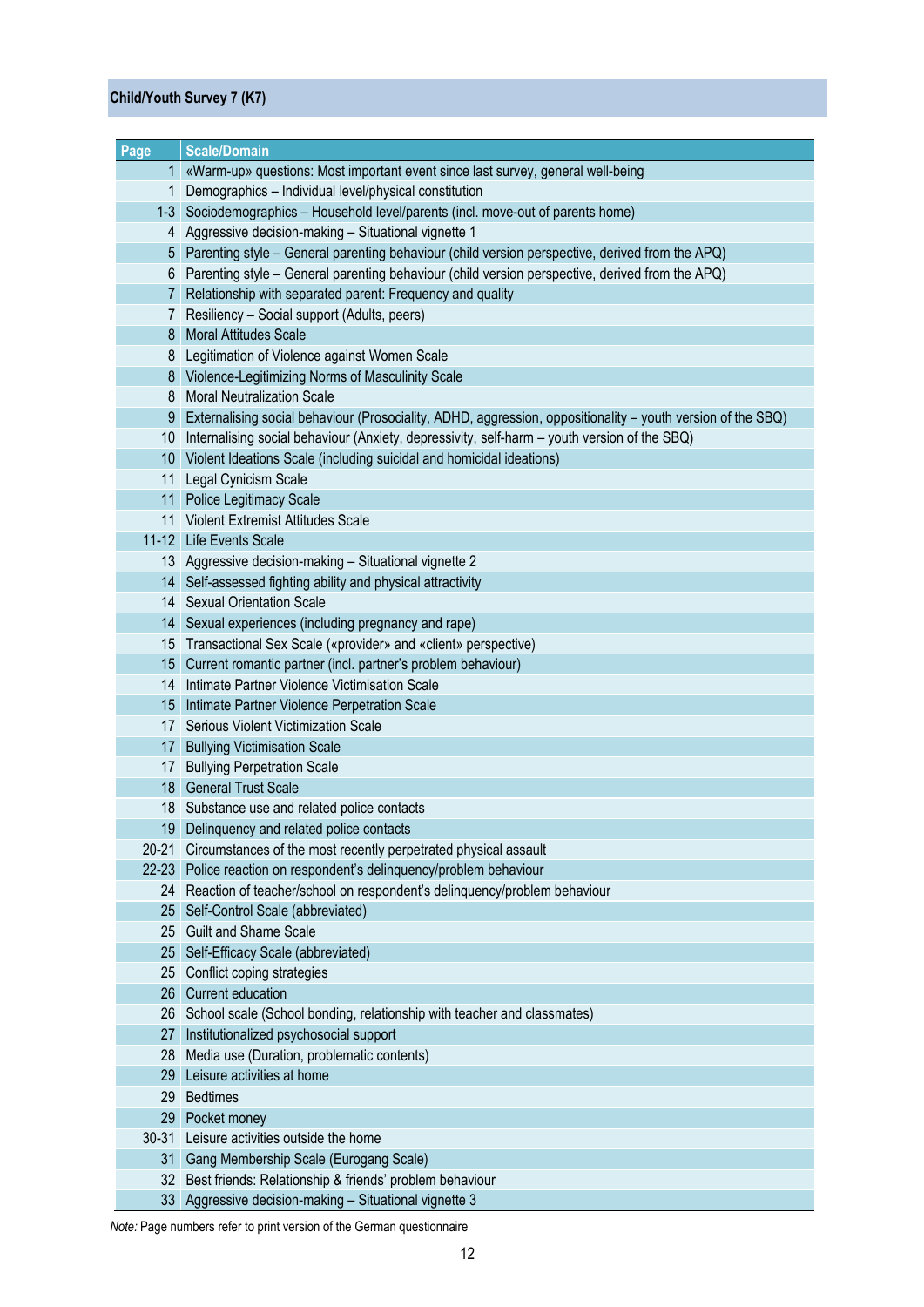#### **Child/Youth Survey 8 (K8)**

| Page            | <b>Scale/Domain</b>                                                                                            |
|-----------------|----------------------------------------------------------------------------------------------------------------|
|                 | 1 «Warm-up» questions: Most important event since last survey, general well-being                              |
|                 | 2 Demographics - Individual level/physical constitution                                                        |
|                 | 2-3 Sociodemographics - Household level/parents                                                                |
| 4               | Move-out of the parents' home: Motivations and current housing situation                                       |
|                 | 5 Aggressive decision-making - Situational vignette 1                                                          |
| 6.              | Relationship with parents: Frequency and quality                                                               |
| 6.              | Resiliency - Social support (Adults)                                                                           |
| 7               | <b>Moral Attitudes Scale</b>                                                                                   |
| 7.              | Legitimation of Violence against Women Scale                                                                   |
|                 | 7 Violence-Legitimizing Norms of Masculinity Scale                                                             |
| 7.              | Moral Neutralization Scale (abbreviated)                                                                       |
|                 | 8 Externalising social behaviour (Prosociality, ADHD, aggression, oppositionality – youth version of the SBQ)  |
|                 | 9 Perceived Social Exclusion Scale                                                                             |
|                 | Internalising social behaviour (Anxiety, depressivity, self-harm, anger, psychotic experiences - youth version |
| 9               | of the SBQ)                                                                                                    |
|                 | 10 Perceived Stress Scale (abbreviated)                                                                        |
|                 | 10 Violent Ideations Scale (including suicidality and homicidality)                                            |
| 11 <sup>1</sup> | Legal Cynicism Scale                                                                                           |
|                 | 11 Police Legitimacy Scale                                                                                     |
|                 | 11 Violent Extremist Attitudes Scale                                                                           |
|                 | 11 Legitimacy of Use of Violence Scale                                                                         |
|                 | 12 Political and Religious Violence Scale                                                                      |
|                 | 12 Cooperativeness with the Police Scale                                                                       |
|                 | 13-15 Life Events and General Victimisation Scale                                                              |
|                 | 16 Military Service                                                                                            |
|                 | 16 Weapon Ownership                                                                                            |
|                 | 17 Self-assessed fighting ability and physical attractivity                                                    |
| 17              | Self-assessed Health Status, Social Status, and Adultness                                                      |
|                 | 17 Sexual Orientation Scale                                                                                    |
|                 | 17 Sexual experiences (including pregnancy)                                                                    |
|                 | 18 Transactional Sex Scale («provider» and «client» perspective)                                               |
|                 | 18 Current romantic partner (incl. partner's problem behaviour)                                                |
|                 | 19 Intimate Partner Violence Victimisation Scale                                                               |
|                 | 19 Intimate Partner Violence Perpetration Scale                                                                |
|                 | 20 Serious Violent Victimization Scale                                                                         |
| $20-1$          | <b>Bullying Victimisation Scale</b>                                                                            |
| 20 <sup>°</sup> | <b>Bullying Perpetration Scale</b>                                                                             |
|                 | 21 General Trust Scale                                                                                         |
|                 | 21-23 Substance use and related police contacts                                                                |
|                 | 23-24 Delinquency and related police contacts                                                                  |
|                 | 25-26 Circumstances of the most recently perpetrated physical assault                                          |
| 27              | Self-Control Scale (abbreviated)                                                                               |
|                 | 27 Guilt and Shame Scale                                                                                       |
| 27 <sub>1</sub> | Self-Efficacy Scale (abbreviated)                                                                              |
| 27              | Psychopathy Scale (abbreviated)                                                                                |
| 27              | Desistance Scale (Adult Hope Scale)                                                                            |
| 28 <sup>1</sup> | Conflict coping strategies                                                                                     |
|                 | 28 Revenge Scale                                                                                               |
|                 | 29 Justice Sensitivity Scale                                                                                   |
| $30-31$         | Educational and occupational situation                                                                         |
|                 | 32 Institutionalized psychosocial support                                                                      |
| 33              | Media use (problematic contents)                                                                               |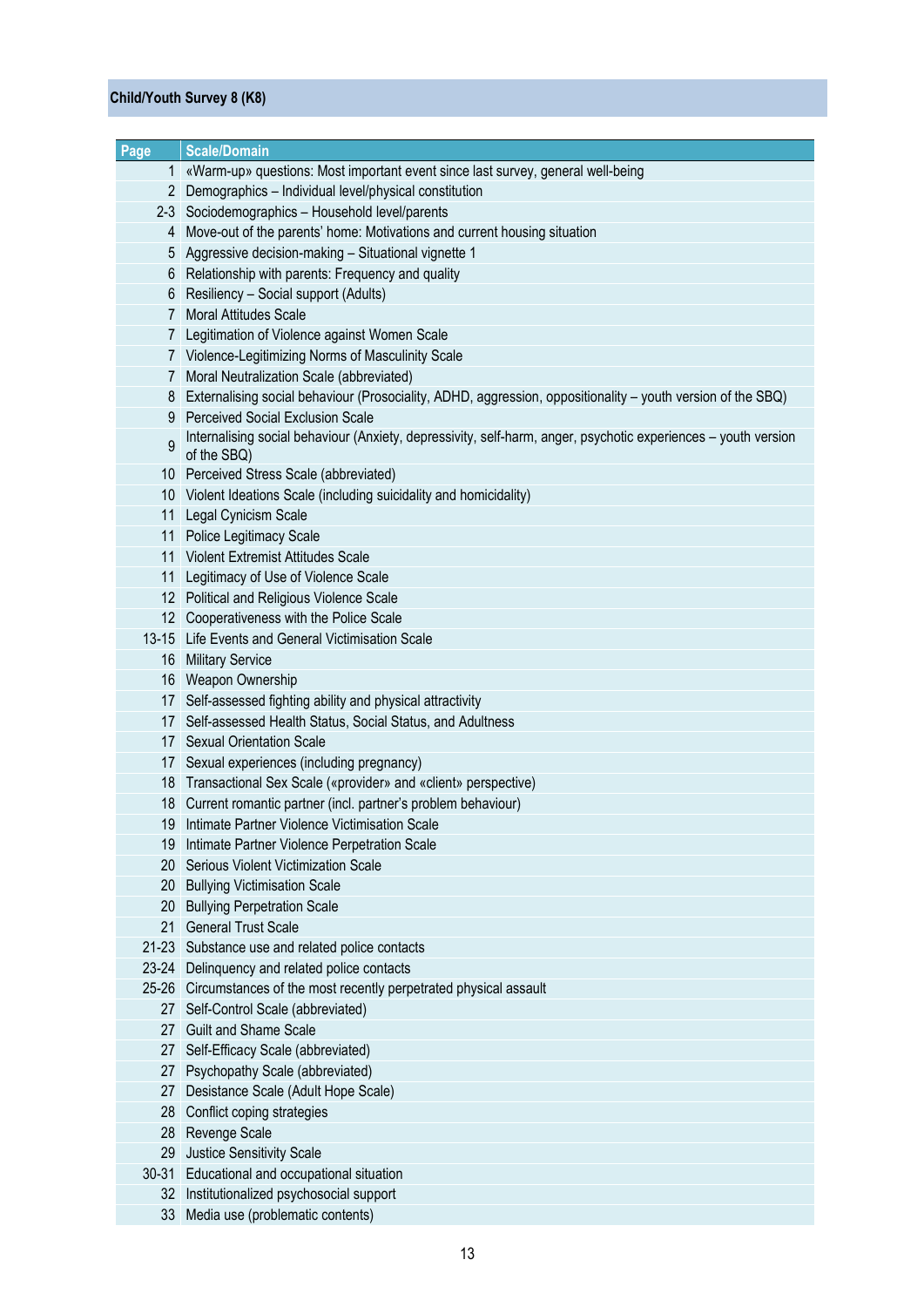Bedtimes Income and budget Debts Driving licence & vehicle ownership Leisure activities outside the home Gang Membership Scale (Eurogang Scale) Best friends: Relationship & friends' problem behaviour Aggressive decision-making – Situational vignette 3 Future Self Perception Scale